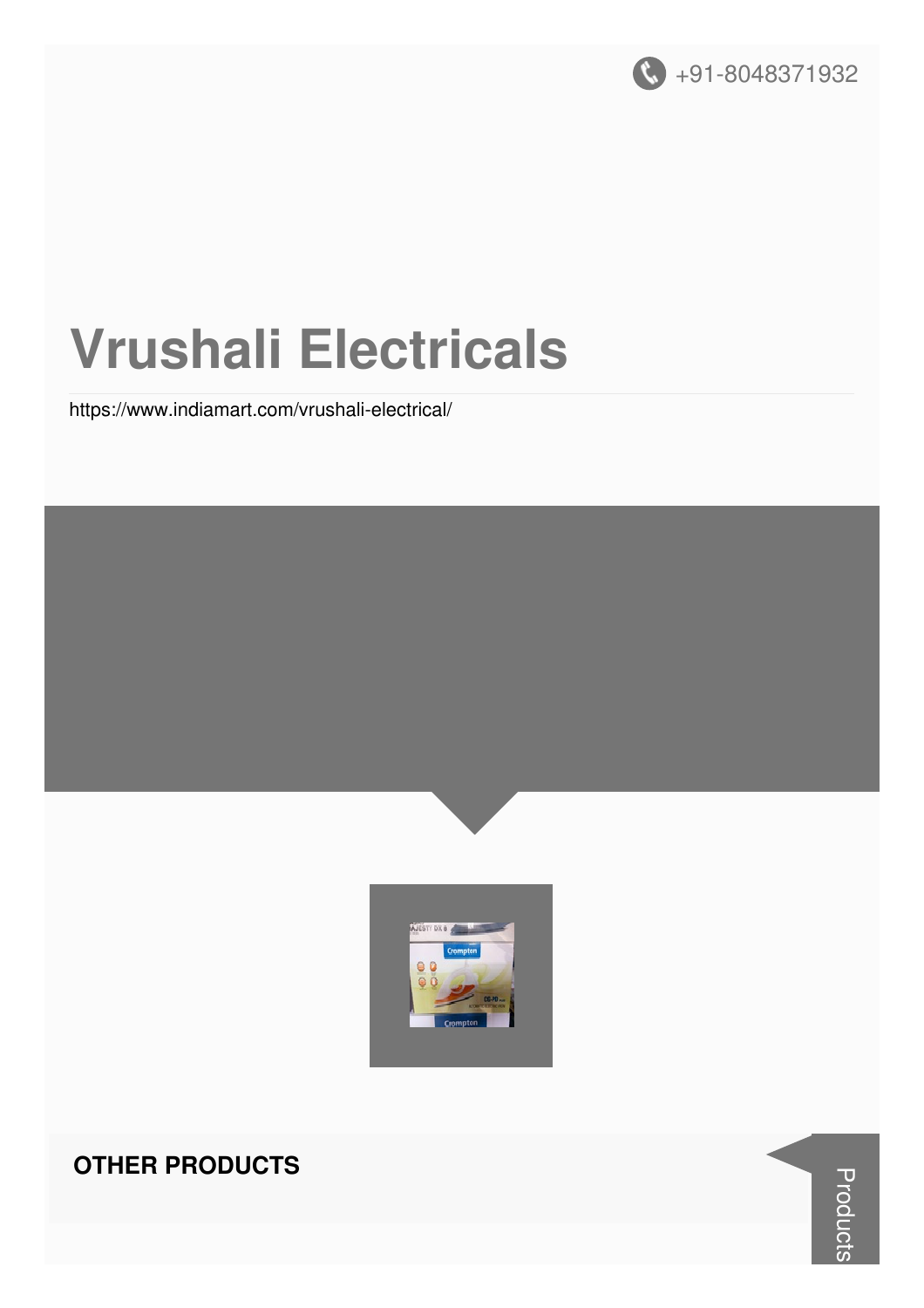

Crompton Iron



**Electric Wires** 



LED Bulb



**Philips LED Bulb**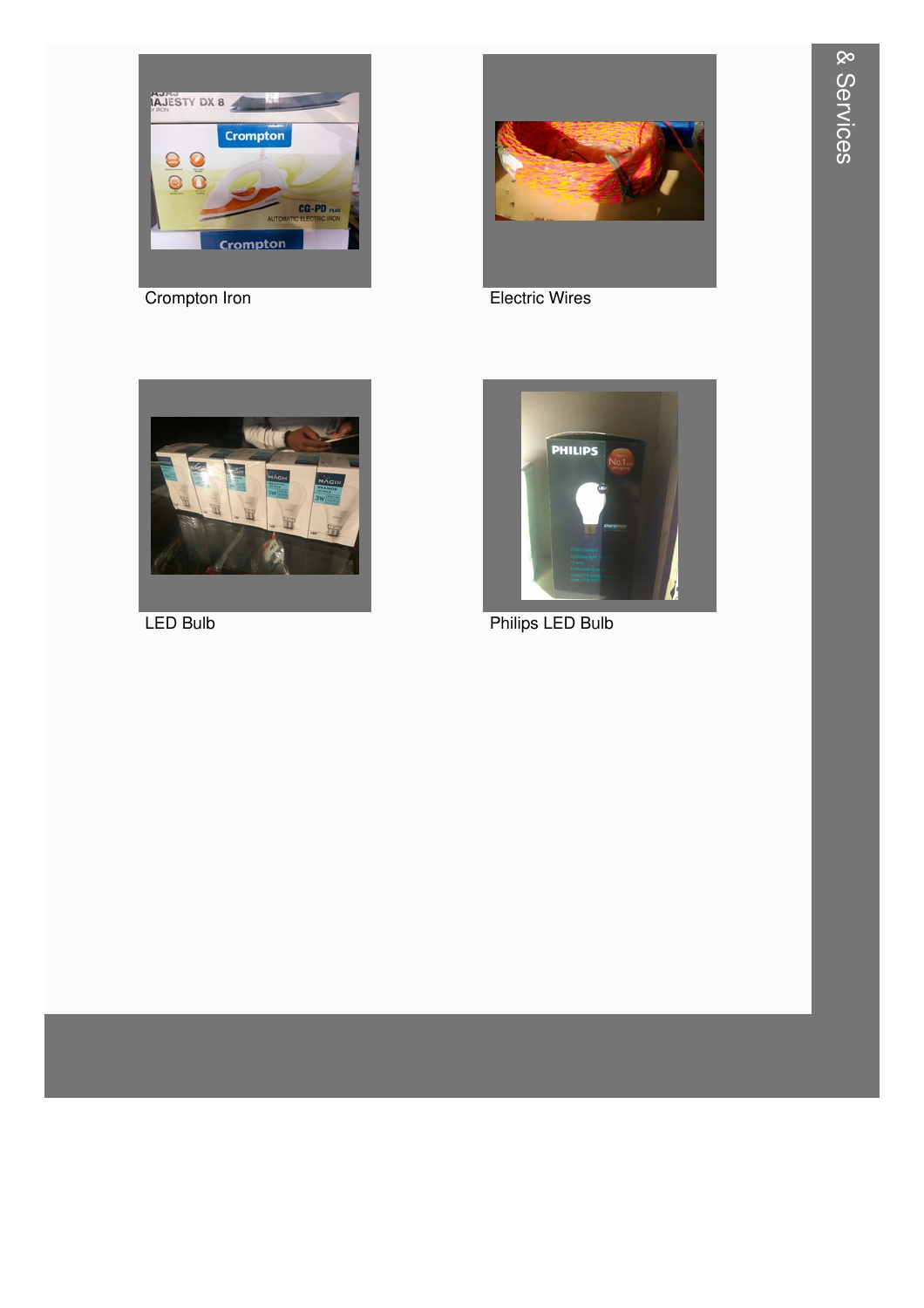



Syska LED Bulb **Havells LED Bulb** Havells LED Bulb





Smartlite Wipro LED Bulb **Havells LED Bulb 15 watt**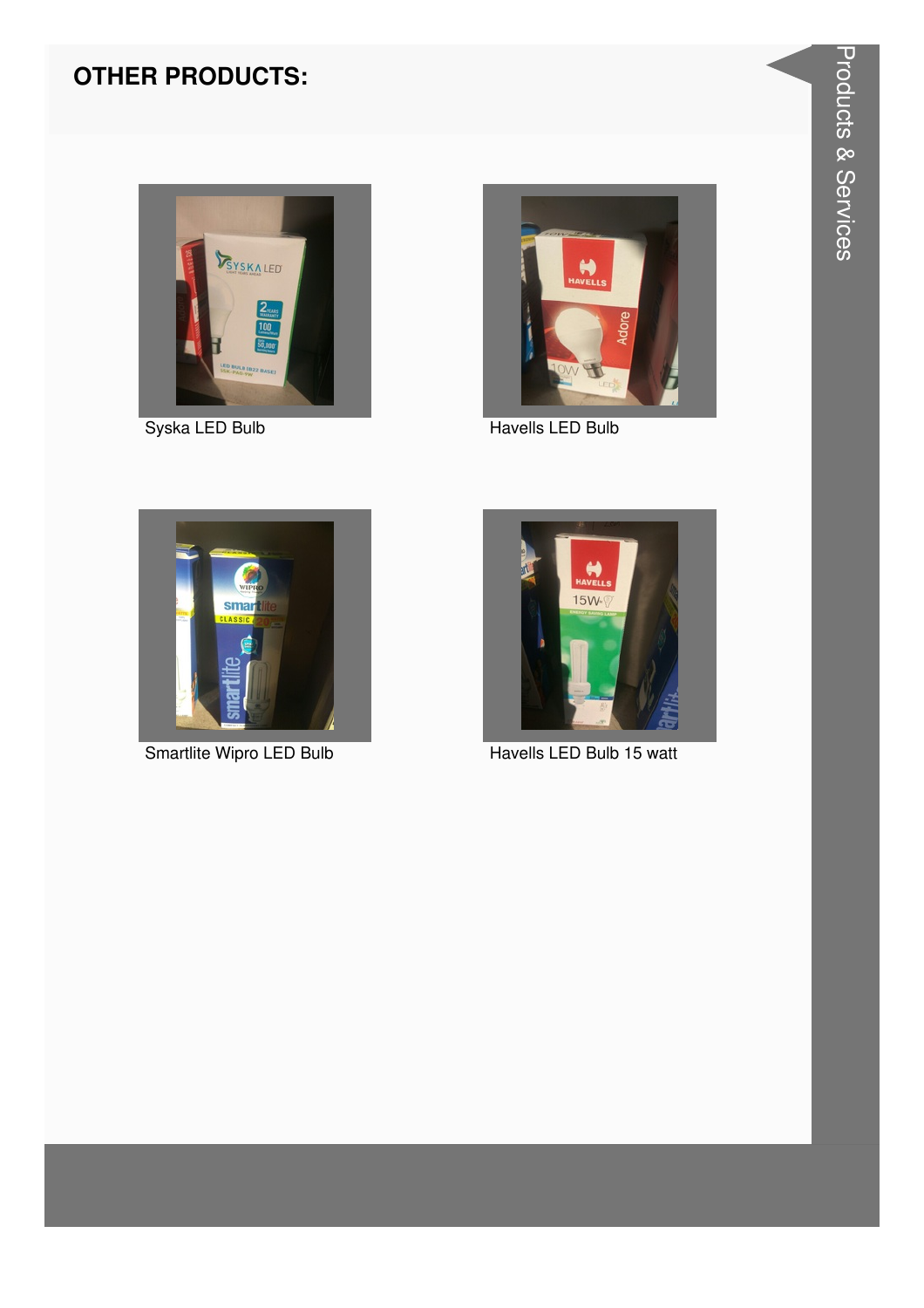

Tejas LED 5 Watt Bulb



LED Tube Light



Wipro CFL Tube



**Adhesive Tape**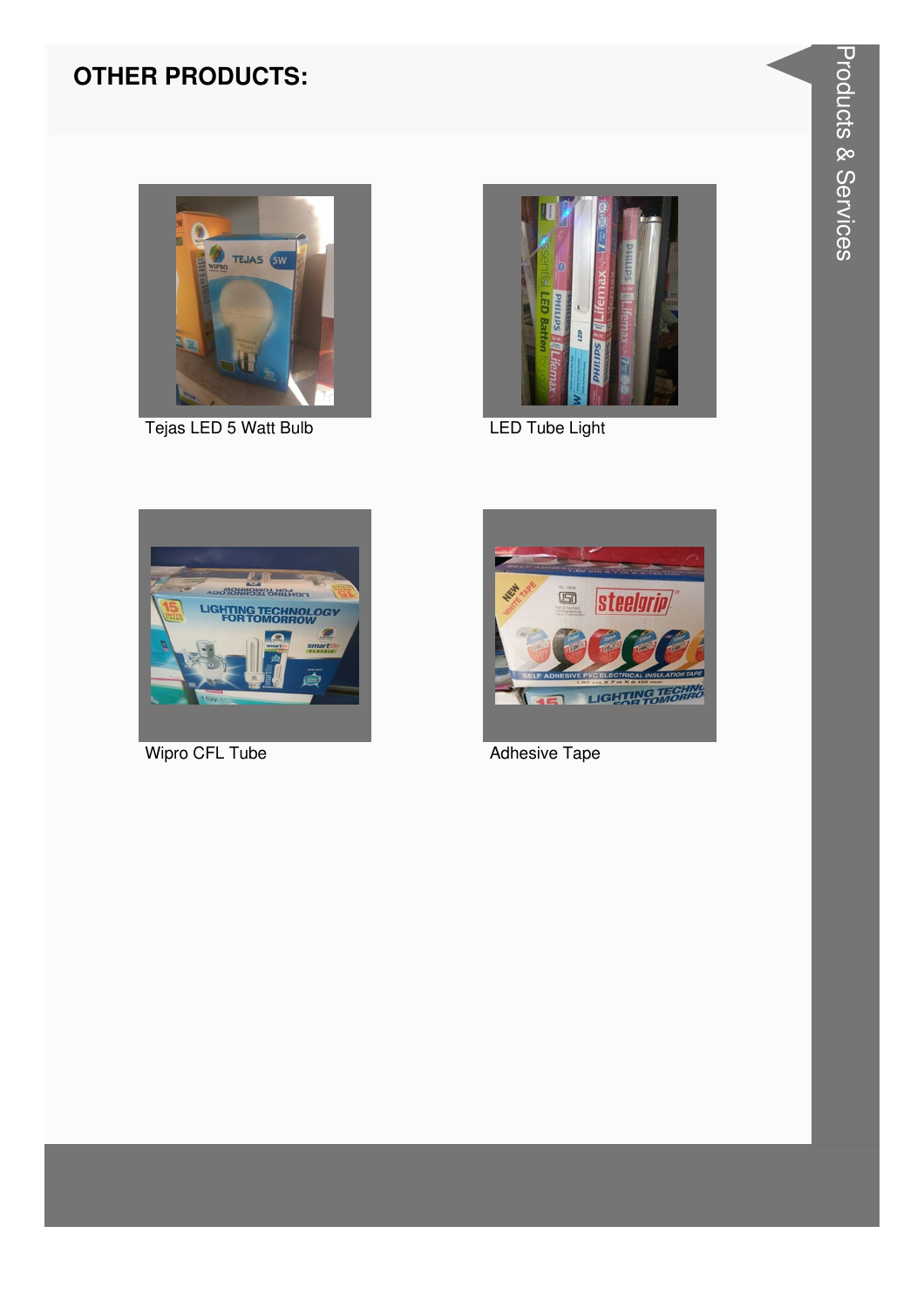

**CFL Bulbs** 



**Havells Cfl Bulbs** 



**Compton Ceiling Fans** 



**Water Heater**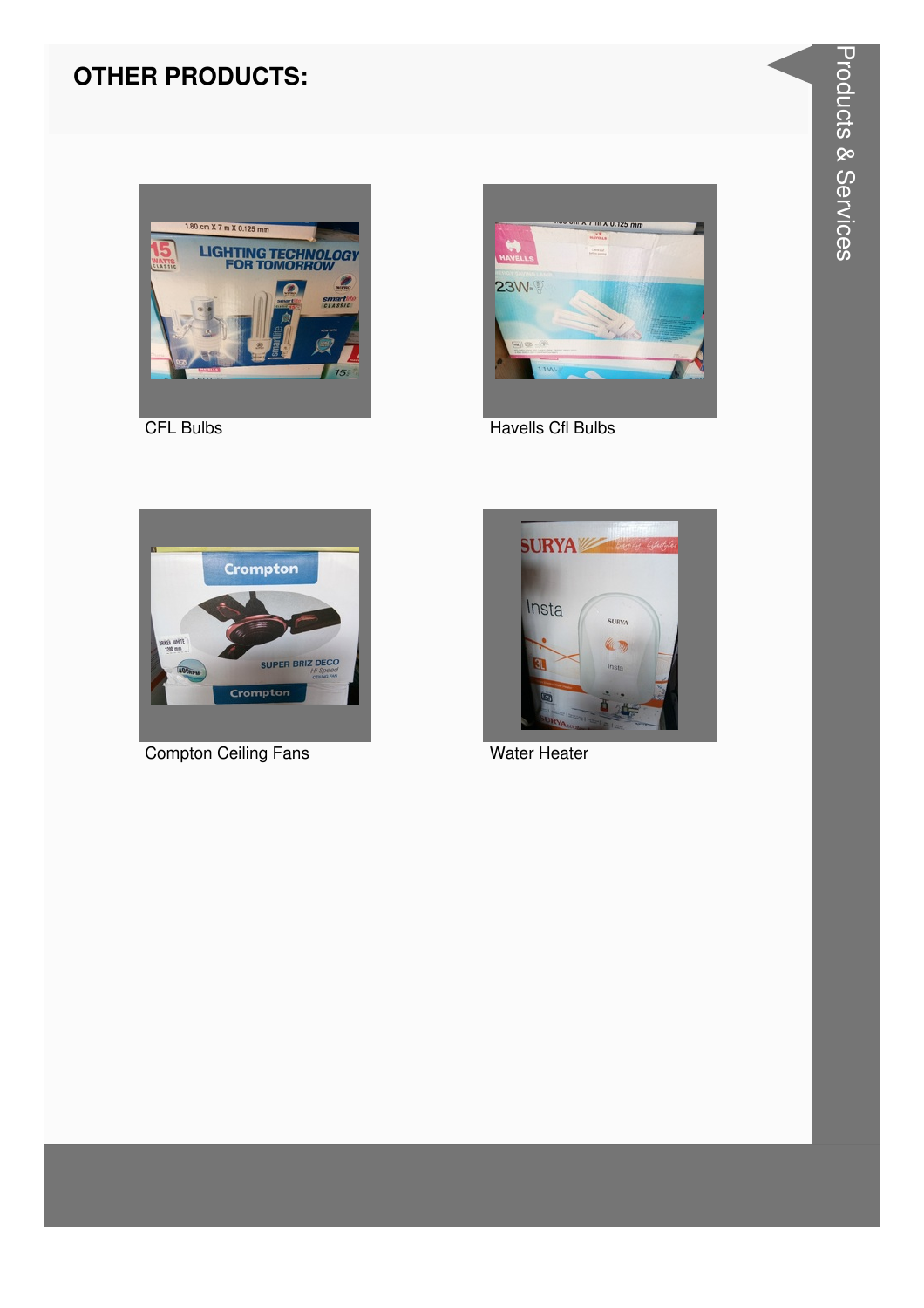

Bajaj Iron



Led Lamp



**LED Tubelights** 



**Wires**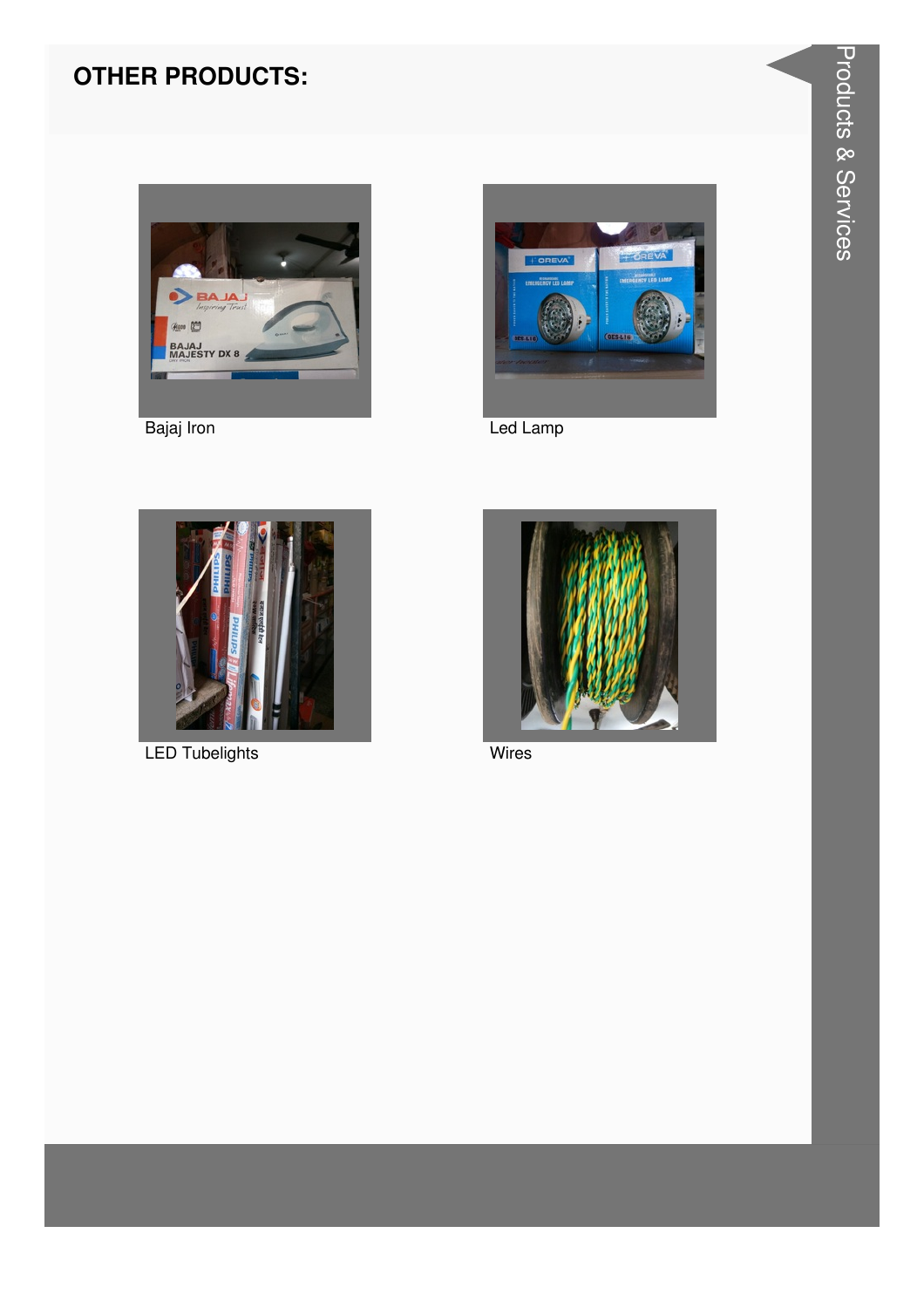

Switches

![](_page_6_Picture_3.jpeg)

LED Bulb

![](_page_6_Picture_5.jpeg)

**Modular Switches Socket** 

![](_page_6_Picture_7.jpeg)

Electric Geyser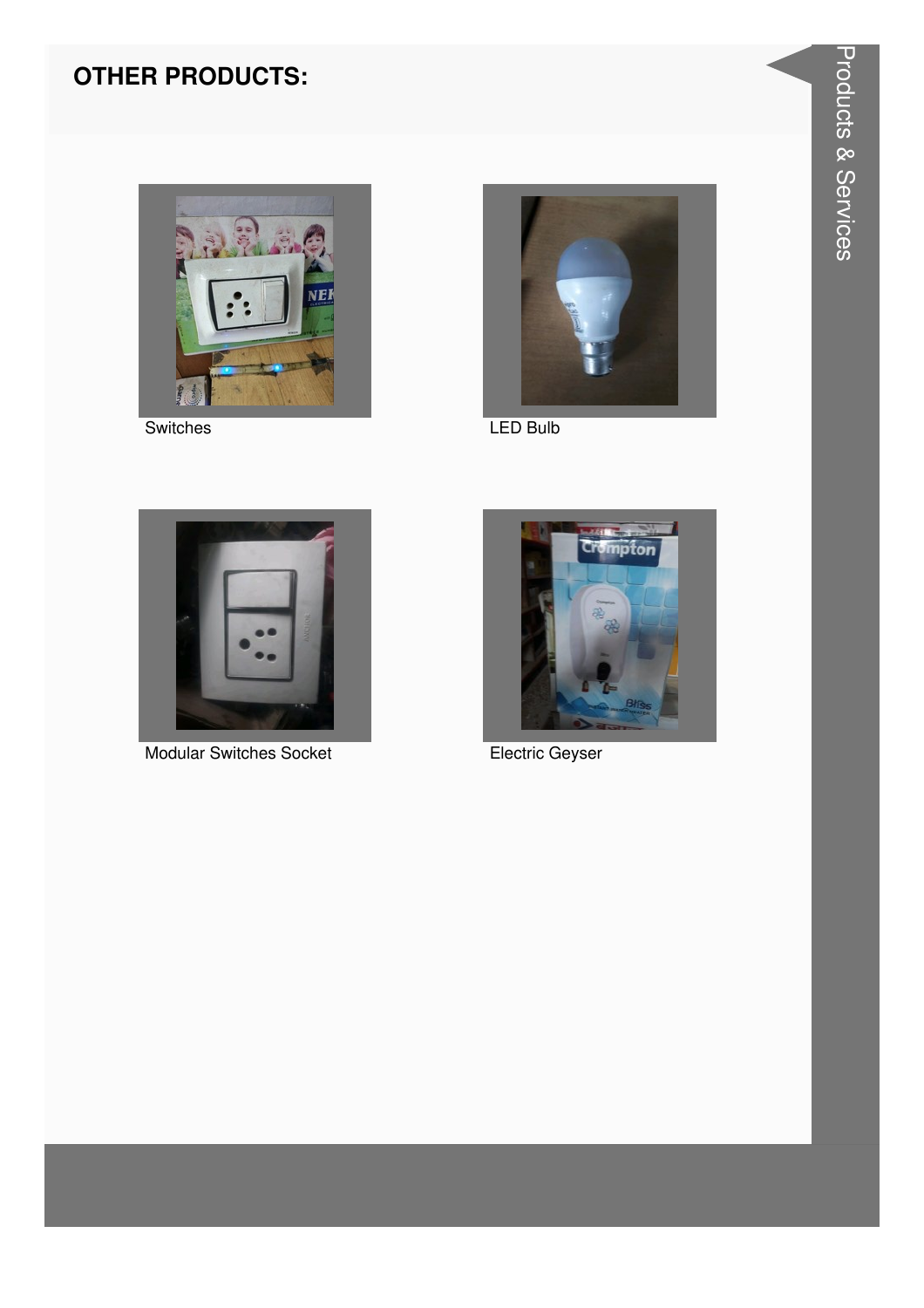![](_page_7_Picture_1.jpeg)

![](_page_7_Picture_3.jpeg)

Water Heater **9 Watt Philips LED Bulb** 

![](_page_7_Picture_5.jpeg)

12 watt Crompton Greaves LED Bulb

![](_page_7_Picture_7.jpeg)

14 Watt Crompton Greaves LED Bulb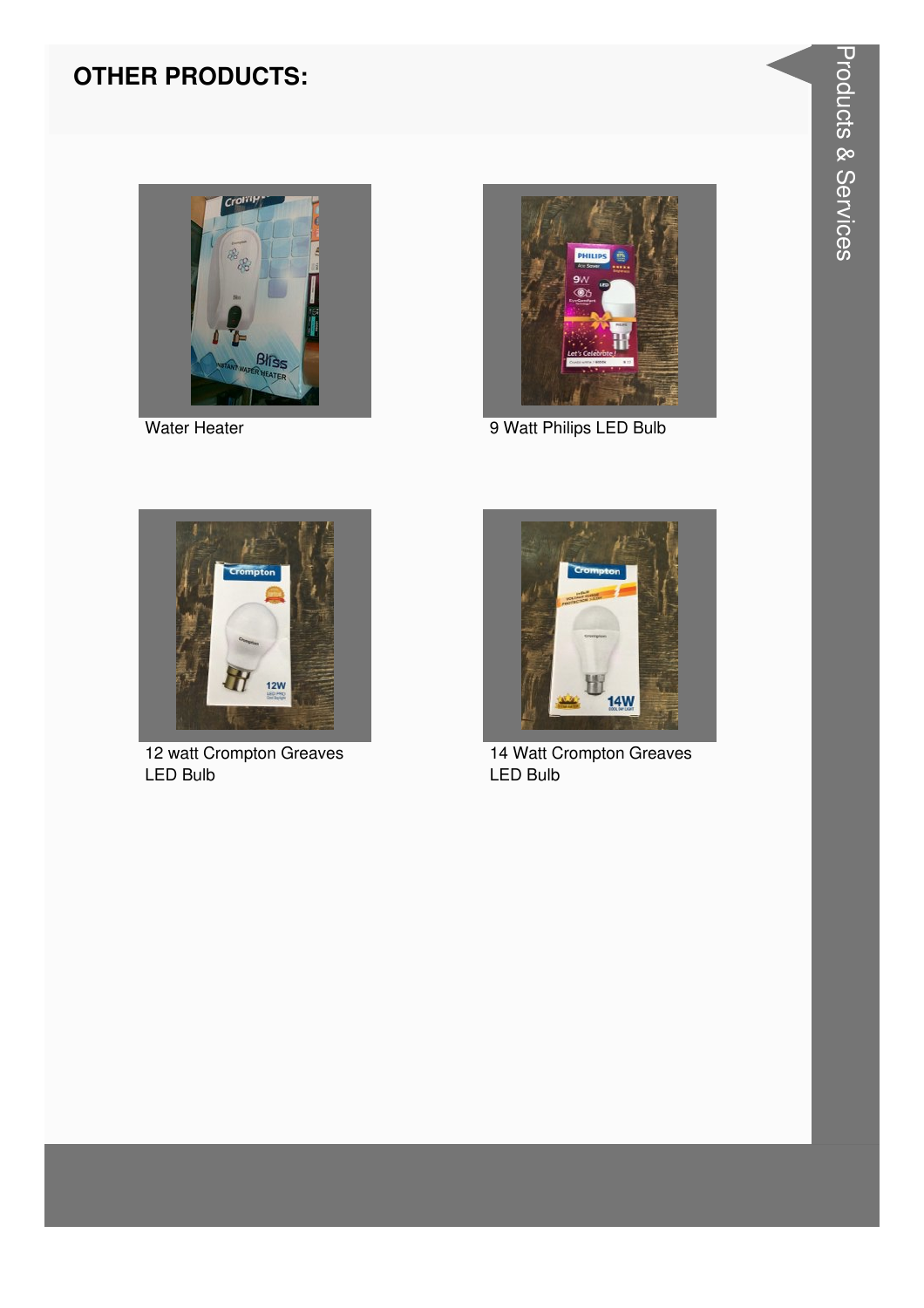![](_page_8_Picture_1.jpeg)

18 watt Crompton Greaves LED Bulb

![](_page_8_Picture_3.jpeg)

Wipro 9 Watt LED Bulb

![](_page_8_Picture_5.jpeg)

![](_page_8_Picture_7.jpeg)

Havells 9 Watt LED Bulb 3 Watt Panasonic LED Bulb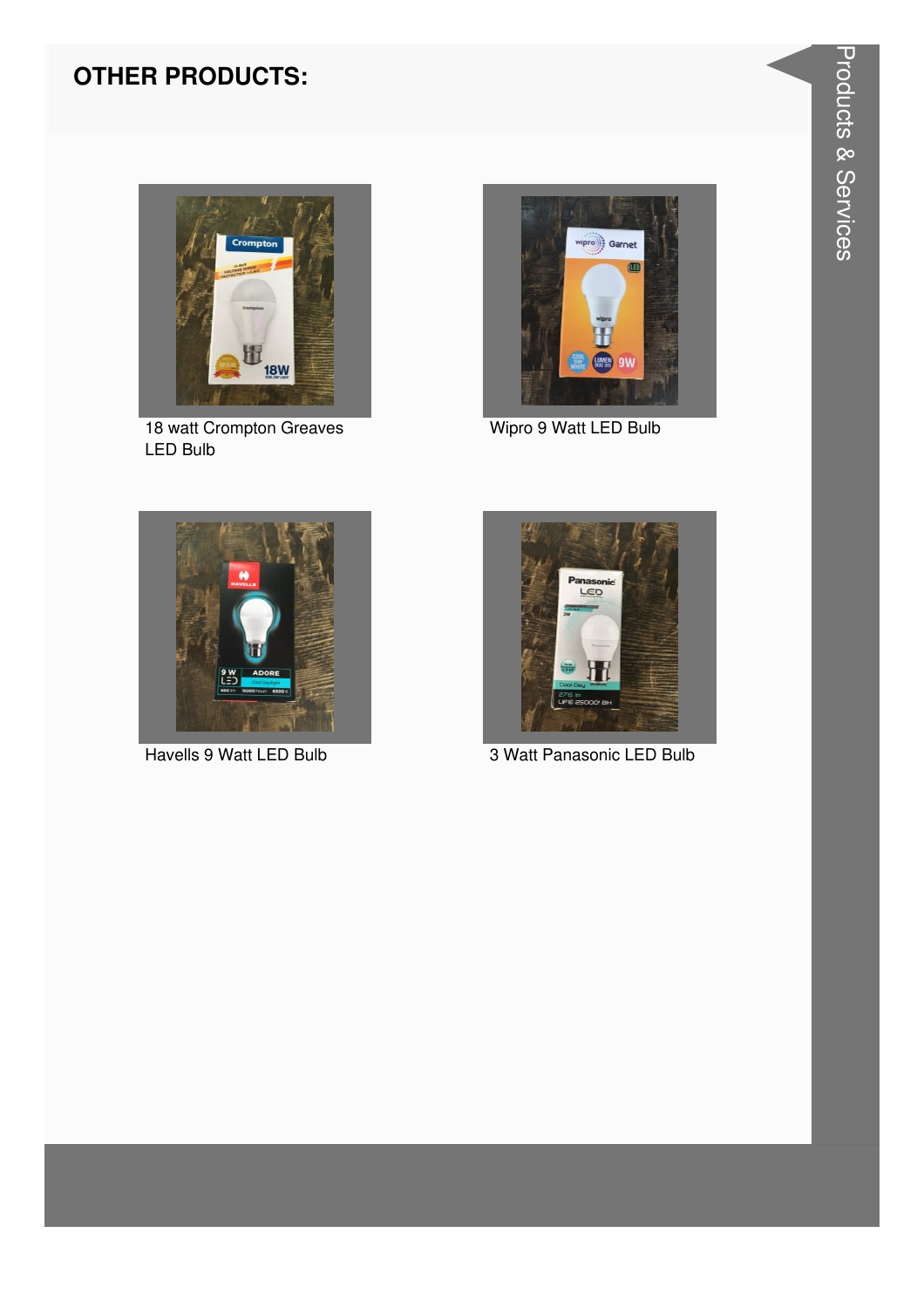![](_page_9_Picture_1.jpeg)

![](_page_9_Picture_3.jpeg)

18 watt Syska LED Bulb 12 Watt Syska LED Bulb

![](_page_9_Picture_5.jpeg)

Syska LED Bulb Remote

![](_page_9_Picture_7.jpeg)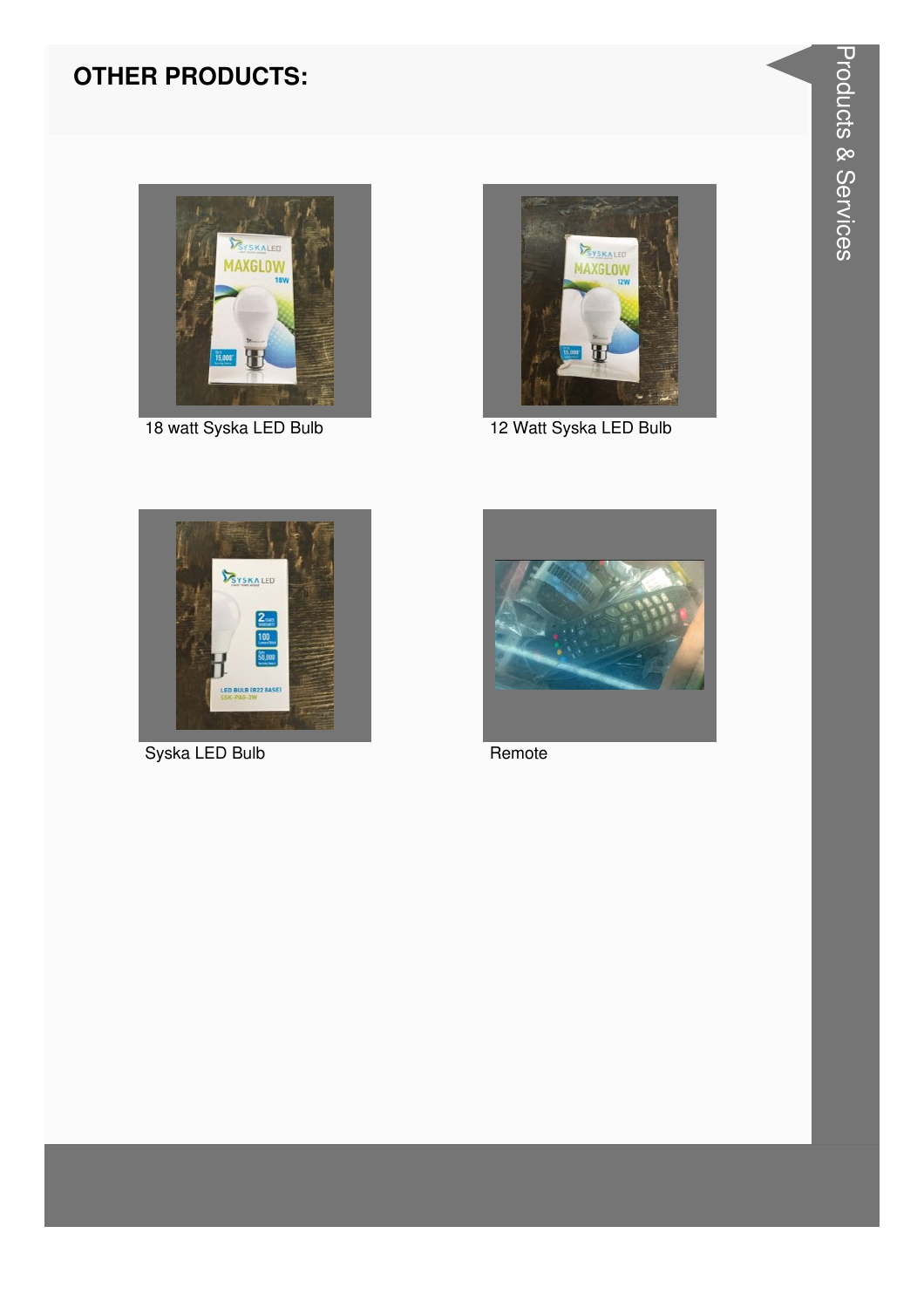![](_page_10_Picture_1.jpeg)

LED Light

![](_page_10_Picture_3.jpeg)

Extension Box

![](_page_10_Picture_5.jpeg)

Holders

![](_page_10_Picture_7.jpeg)

**LED Driver**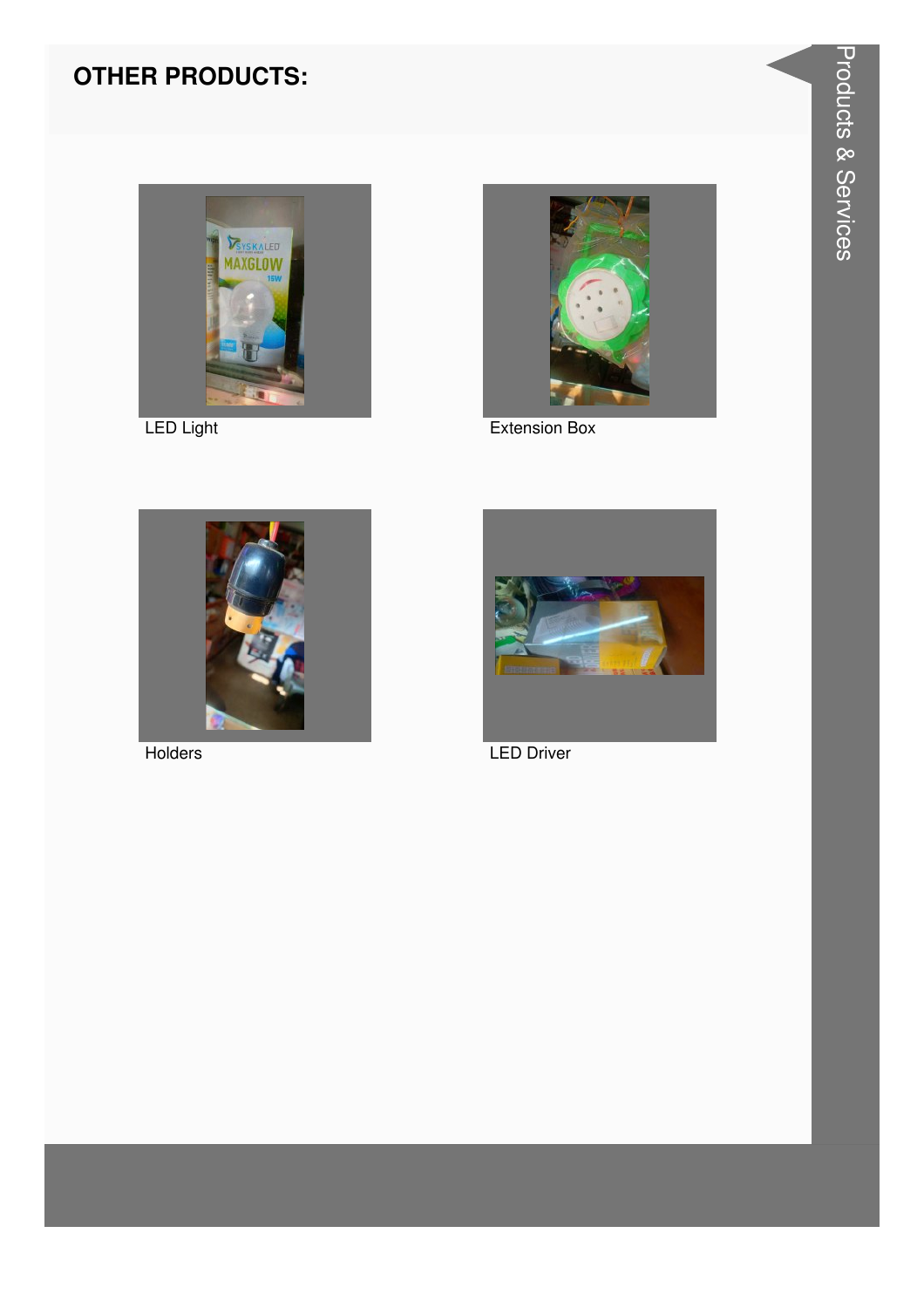![](_page_11_Picture_1.jpeg)

![](_page_11_Picture_2.jpeg)

![](_page_11_Picture_3.jpeg)

**Screw Driver** 

![](_page_11_Picture_5.jpeg)

Wipro LED Bulbs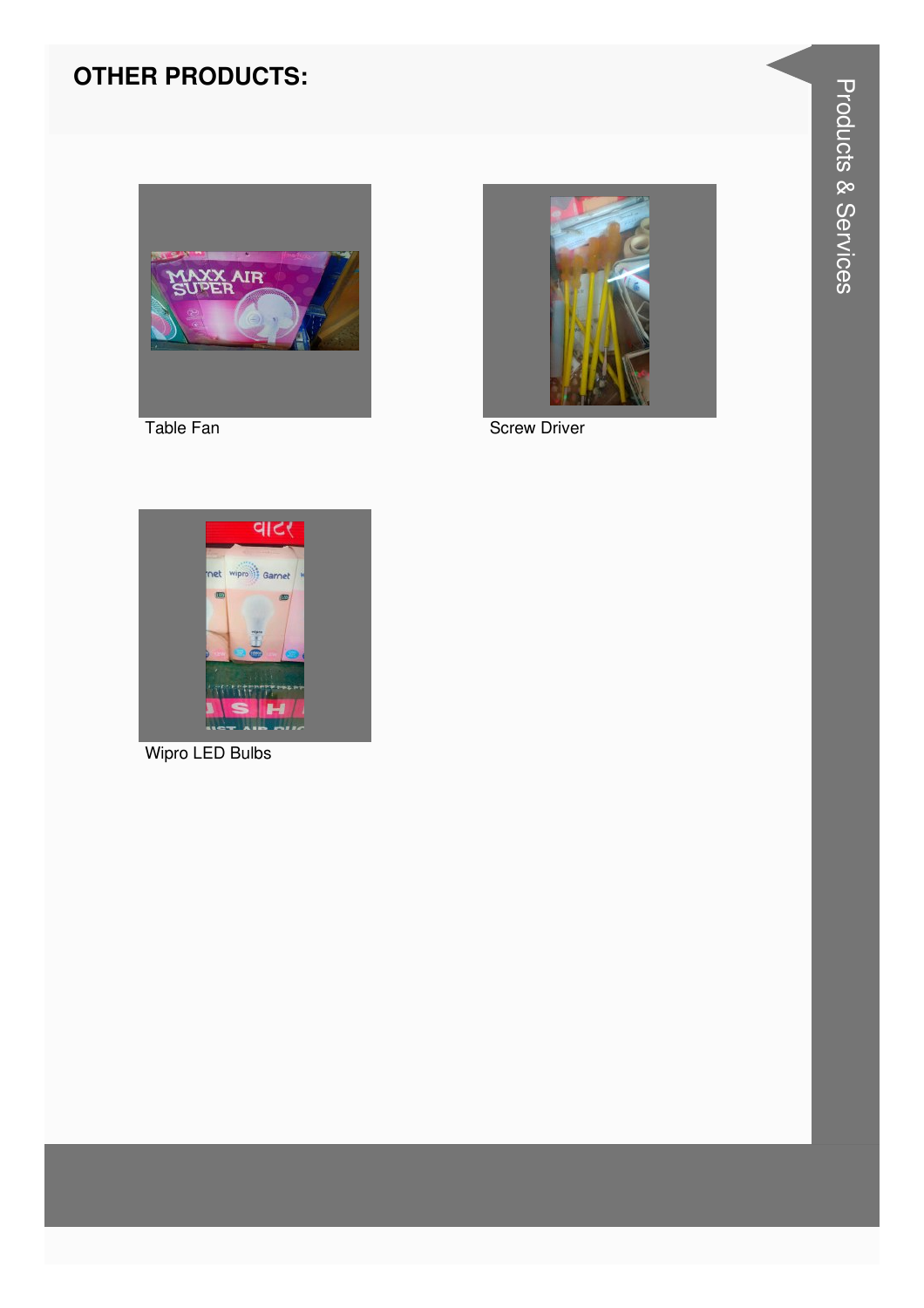## Factsheet

Nature of Business : Wholesale Supplier

![](_page_12_Picture_3.jpeg)